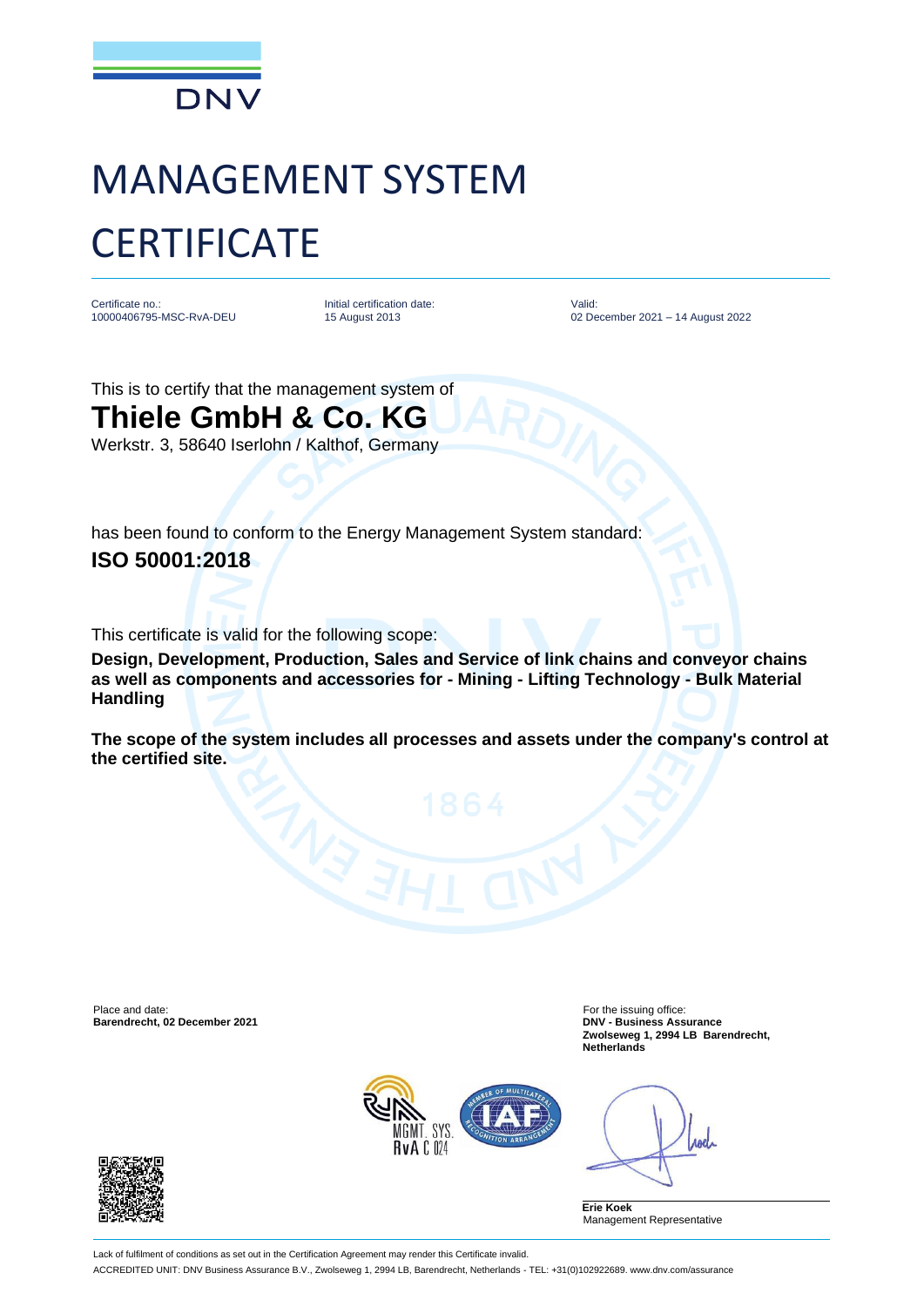

Certificate no.: 10000406795-MSC-RvA-DEU Place and date: Barendrecht, 02 December 2021

## **Appendix 1 to Certificate**

## **Thiele GmbH & Co. KG**

Locations included in the certification are as follows:

| Ser. no. | <b>Site Name</b>     | <b>Site Address</b>                              | <b>Site Scope</b>                                                                                                                                                                                  |
|----------|----------------------|--------------------------------------------------|----------------------------------------------------------------------------------------------------------------------------------------------------------------------------------------------------|
|          | Thiele GmbH & Co. KG | Werkstr. 3, 58640 Iserlohn /<br>Kalthof, Germany | Design, Development, Production, Sales and<br>Service of link chains and conveyor chains as<br>well as components and accessories for -<br>Mining - Lifting Technology - Bulk Material<br>Handling |